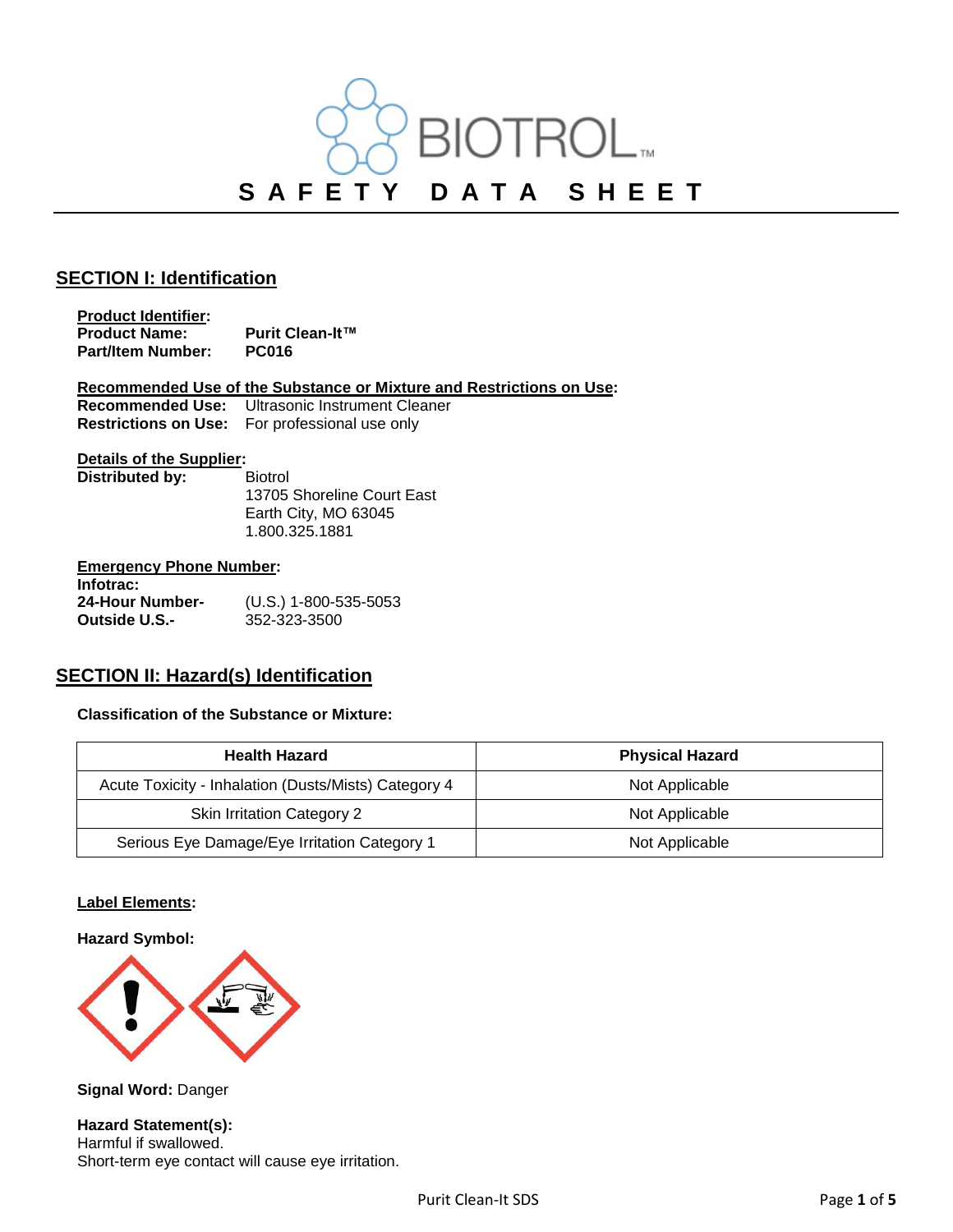Long-term eye contact may cause irreversible damage.

### **Precautionary Statement(s):**

**Prevention –** Obtain special instructions before use. Do not handle until all safety precautions have been read and understood. Use personal protective equipment as required. Use only in a well-ventilated area. Wear protective gloves. Do not breathe dust/fume/gas/mist/vapors/spray.

**Response –** IF INHALED: Remove victim to fresh air and keep at rest in a position comfortable for breathing. Immediately call a Poison Control Center or doctor/physician. IF SWALLOWED: Immediately call a Poison Control Center or doctor/physician. Rinse mouth. Do not induce vomiting. IF EXPOSED: Call a Poison Control Center or doctor/physician. IF IN EYES: Rinse cautiously with water for several minutes. Remove contact lenses, if present and easy to do. Continue rinsing. Immediately call a Poison Control Center or doctor/physician. IF ON SKIN (or hair): Remove/Take off immediately all contaminated clothing. Rinse skin with water/shower. Wash contaminated clothing before reuse. IF SKIN IRRITATION OR RASH OCCUR: Get medical advice/attention. Call a Poison Control Center or doctor/physician if you feel unwell.

**Storage –** Store in a closed container, in a cool, dry well-ventilated place away from incompatible materials. Keep out of the reach of children and pets.

**Disposal –** Dispose according to all local, state and federal regulations.

**Other Hazards-** Toxic to aquatic life.

# **SECTION III: Composition/Information on Ingredients**

#### **Mixture:**

| <b>Component</b>                      | CAS#      | WT%    |
|---------------------------------------|-----------|--------|
| Morpholine                            | 110-91-8  | $\ast$ |
| Polyethylene Glycol Nonylphenyl Ether | 9016-45-9 | *      |

\*The exact percentage has been withheld as a trade secret.

## **SECTION IV: First-Aid Measures**

### **Description of First Aid Measures:**

**Inhalation -** Remove victim to fresh air and keep at rest in a position comfortable for breathing. If not breathing, give artificial respiration. Call a physician or Poison Control Center immediately.

**Eye contact** –. Immediately flush with plenty of water. After initial flushing, remove any contact lenses and continue flushing for at least 15 minutes. Call physician immediately.

**Ingestion –** Rinse mouth. Do not induce vomiting. Never give anything by mouth to a person who is unconscious or convulsing. Call a physician or Poison Control Center immediately.

**Skin contact** – Wash off immediately with plenty of water for at least 15 minutes. Take off contaminated clothing. Wash contaminated clothing before reuse. If skin irritation or rash occurs: Get medical advice/attention. Call a physician if you feel unwell.

**Most Important Symptoms and Effects, Acute and Delayed:** Causes skin and eye irritation. Inhalation of fumes or mist can cause irritation to the upper respiratory tract. Ingestion may cause irritation of the mouth, throat or stomach.

**Indication of Any Immediate Medical Attention and Special Treatment Needed:** Note to physicians – Treat symptomatically.

## **SECTION V: Firefighting Measures**

**Extinguishing media:** Use water, CO<sub>2</sub>, dry chemical or foam for extinction.

#### **Special Hazards Arising from the Substance or Mixture:** Not determined

**Advice for Fire-Fighters:** As in any fire, wear self-contained breathing apparatus pressure-demand, MSHA/NIOSH (approved or equivalent) and full protective gear.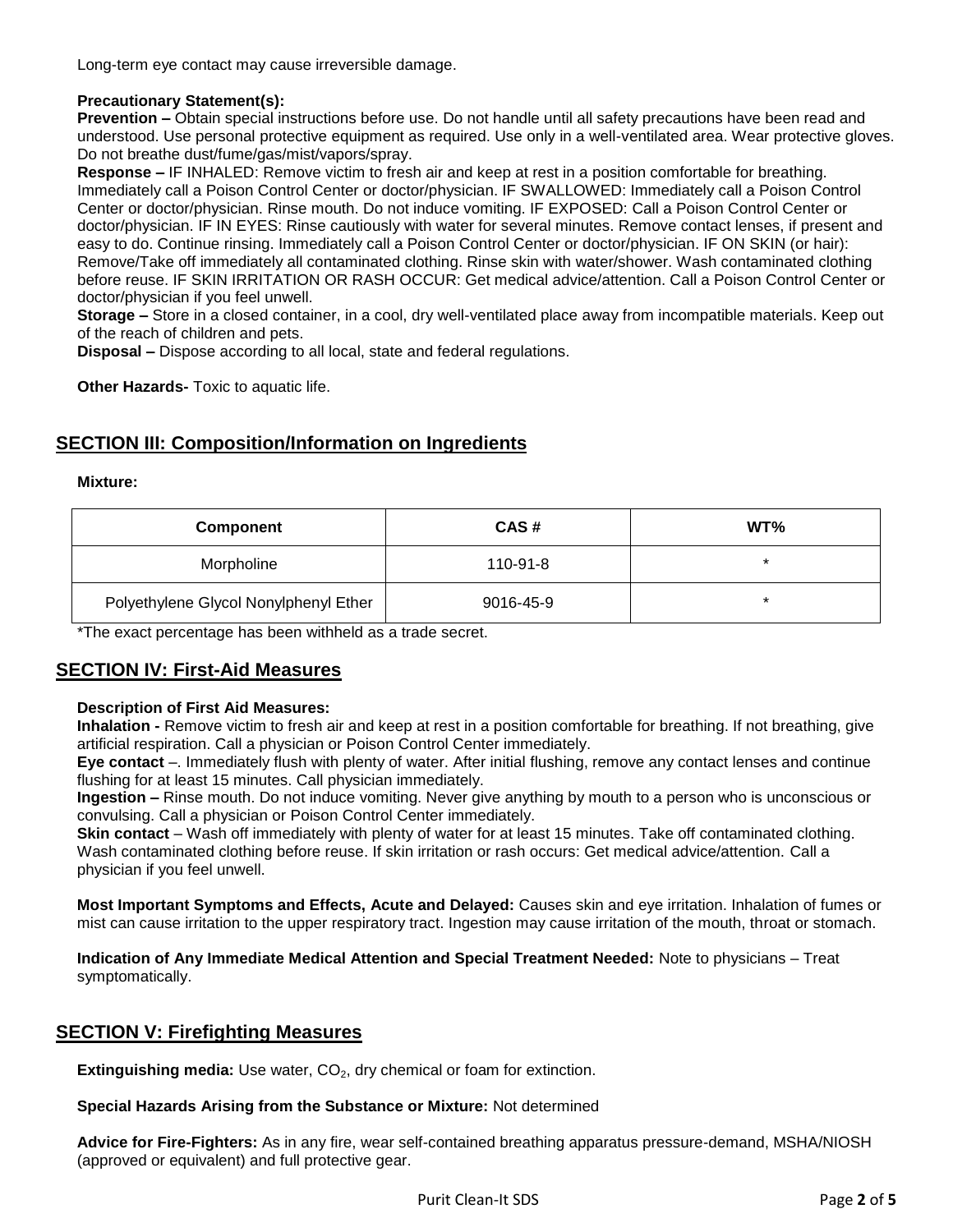# **SECTION VI: Accidental Release Measures**

#### **Personal Precautions, Protective Equipment, and Emergency Procedures:**

**Personal Precautions -** Use personal protective equipment as required. The wet, contaminated surface may be slippery.

**For Emergency Responders -** Restrict access to spill area. Ventilate the area.

**Environmental Precautions -** Prevent entry into waterways, sewers, basements or confined areas. See Section 12 for additional ecological information.

**Methods and Materials for Containment and Cleaning Up:** Prevent further leakage or spillage if safe to do so. Absorb with inert material. Shovel or sweep spills. Flush remainder with plenty of water.

## **SECTION VII: Handling and Storage**

**Precautions for Safe Handling**: Obtain special instructions before use. Do not handle until all safety precautions have been read and understood. Use personal protection recommended in Section 8. Wash thoroughly after handling. Do not eat, drink or smoke when using this product. Use only in well-ventilated areas. Do not breathe dust/fumes/gas/mist/vapors/spray. Keep out of the reach of children and pets.

**Conditions for Safe Storage, Including Any Incompatibilities:** Store in a closed container, in a cool, dry wellventilated place away from incompatible materials. Keep out of the reach of children and pets. Strong inorganic acids. Bleaching agents. Nitro compounds. Oxidizers.

# **SECTION VIII: Exposure Controls/Personal Protection**

#### **Control Parameters:**

| <b>Occupational Exposure Limits:</b> |                                                                                                                                        |                  |  |  |
|--------------------------------------|----------------------------------------------------------------------------------------------------------------------------------------|------------------|--|--|
| <b>Component</b>                     | <b>OSHA PEL</b>                                                                                                                        | <b>ACGIH TLV</b> |  |  |
| Morpholine                           | TWA: 20 ppm<br>TWA: 70mg/m3<br>TWA: 20 ppm (Vacated)<br>TWA: 70 mg/m3 (Vacated)<br>STEL: 30 ppm (Vacated)<br>STEL: 105 mg/m3 (Vacated) | TWA: 20 ppm      |  |  |

#### **Exposure Controls:**

**Appropriate Engineering Controls** - Apply technical measures to comply with the occupational exposure limits. Eyewash stations.

**Individual Protection Measures (PPE)** - Wear goggles and/or a face protection shield. Wear chemical resistant, impermeable gloves. Wear appropriate clothing to prevent repeated or prolonged skin contact. Under normal conditions a respirator is not normally required. A mask or respirator may be used if vapor concentration is high. Handle in accordance with good industrial hygiene and safety practices.

# **SECTION IX: Physical and Chemical Properties**

| <b>Information on Physical and Chemical Properties:</b> |                                    |  |  |
|---------------------------------------------------------|------------------------------------|--|--|
| Appearance:                                             | <b>Green Clear Liquid</b>          |  |  |
| Odor:                                                   | Mint                               |  |  |
| <b>Odor Threshold:</b>                                  | Not determined                     |  |  |
| pH:                                                     | $8.5 - 9.5$                        |  |  |
| <b>Melting point/freezing point:</b>                    | $< 32^{\circ}$ F / $< 0^{\circ}$ C |  |  |
| Initial boiling point and boiling range:                | 212°F / 100°C                      |  |  |
| <b>Flash point:</b>                                     | Not determined                     |  |  |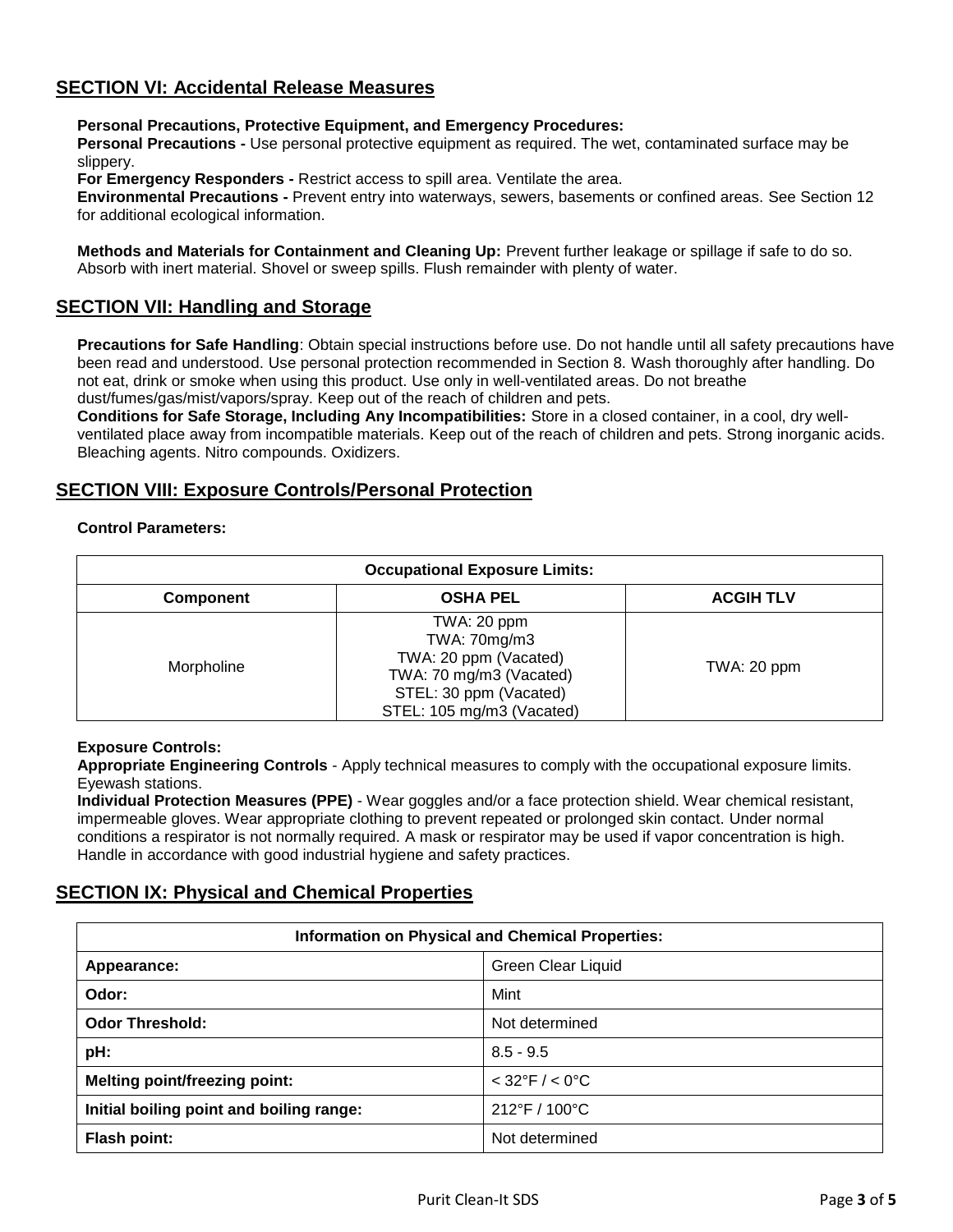| Evaporation rate (Butyl Acetate =1):         | < 1                     |
|----------------------------------------------|-------------------------|
| Flammability (solid, gas):                   | Not applicable - liquid |
| Upper/lower flammability or exposure limits: | Not determined          |
| Vapor pressure:                              | Not determined          |
| Vapor density (Air = 1):                     | >1                      |
| <b>Relative density:</b>                     | Not determined          |
| Solubilit(ies):                              | Completely soluble      |
| Partition coefficient: n-octano/water        | See section 12          |
| Auto-ignition temperature:                   | Not determined          |
| <b>Decomposition temperature:</b>            | Not determined          |
| <b>Viscosity:</b>                            | Not determined          |
| Specific gravity (Water $= 1$ ):             | $1.04$ g/cc             |

# **SECTION X: Stability and Reactivity**

**Reactivity:** Not reactive under normal conditions. **Chemical Stability:** Stable under recommended storage conditions. **Possibility of hazardous reactions:** None under normal processing. **Conditions to avoid:** None under normal processing. **Incompatible materials:** Strong inorganic acids, bleaching agents, nitro compounds, and oxidizers. **Hazardous decomposition products:** None known

## **SECTION XI: Toxicological Information**

**Potential Health Effects:** 

**Inhalation -** May cause irritation, coughing, nausea and headache. **Eye Contact –** Short term contact will cause irritation. Prolonged contact may cause irreversible damage. **Skin Contact –** Frequent or prolonged contact may cause irritation. **Ingestion -** Do not taste or swallow.

**Acute Toxicity Data: Morpholine -** LD50 (oral rat) 1050 mg/kg; LD50 (dermal rabbit) 310 mg/kg **Polyethylene Glycol Nonylphenyl Ether –** LD50 (oral rat) 1310 mg/kg; LD50 (dermal rabbit) 2000 mg/kg

**Carcinogenicity:** IARC has determined that morpholine is not carcinogenic to humans (Group 3). OSHA and NTP do not list morpholine as a carcinogen. ACGIH lists morpholine as A4 – not classifiable as a human carcinogen.

## **SECTION XII: Ecological Information**

**Toxicity:** 

**Morpholine –** Known toxin to algae/aquatic plants, fish, crustacean, and microorganisms **Polyethylene Glycol Nonylphenyl Ether -** Known toxin to algae/aquatic plants, fish, and crustacean

**Persistence and Degradability:** Not determined

**Bio-accumulative potential:** Not determined

**Mobility in Soil: Morpholine –** Partition Coefficient: -2.55

**Other Adverse Effects:** Not determined